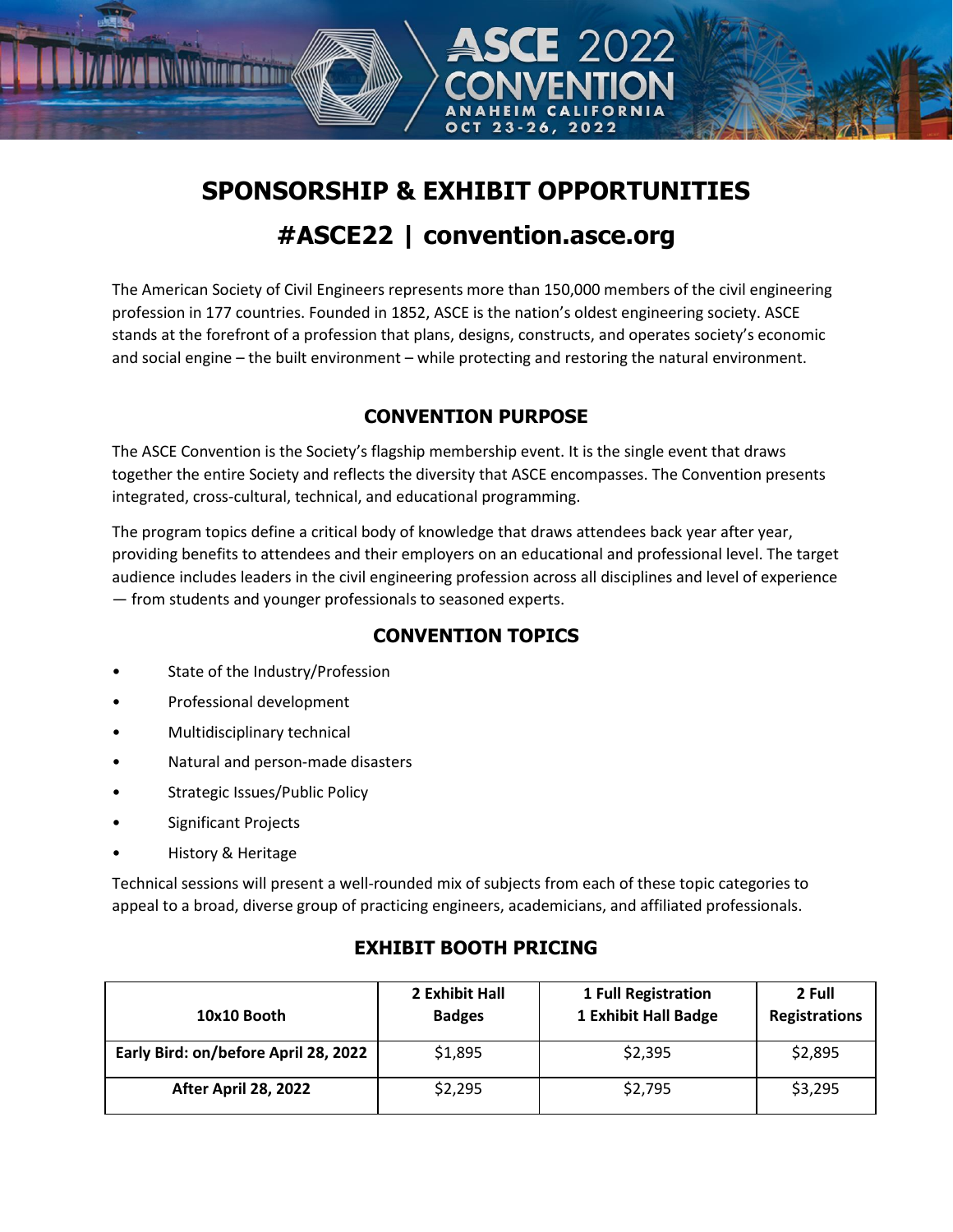## **SPONSORSHIP OPPORTUNITIES**

Keep your brand in front of our influential audience through a variety of sponsorships and promotional opportunities. From event sponsorships and advertising to on-site attendee materials and more, ASCE makes it easy for you to build your brand and engage our audience.

## **ASCE 2022 CONVENTION SPONSORSHIP LEVELS**

### **PLATINUM – \$25,000 (choice of 1)**

• Opening Plenary & Keynote Speaker (Exclusive)

**TALIKKAN** 

- Welcome Reception (Exclusive)
- Closing General Session Keynote Speaker and Luncheon (Exclusive)
- Celebration of Leaders Luncheon (Exclusive)
- Industry Leaders Forum (Exclusive)
- Virtual Convention Content Sponsor (Tech Talks) (Exclusive)
- Convention Financial Sponsor

### **SILVER – \$10,000 (choice of 1)**

- Final Program Notebook (Exclusive)
- Student & Emerging Leaders Welcome Breakfast (Exclusive)
- Continental Breakfast (2 Available)
- Conference Mobile App (Exclusive)
- Cell Phone Charging Station (2 Available)
- Hotel Key Cards (Exclusive) Convention Financial Sponsor

### **GOLD – \$15,000 (choice of 1)**

- Attendee Giveaway with ASCE & Sponsor Logo (Exclusive)
- WIFI Network (Exclusive)
- Convention Financial Sponsor

### **BRONZE – \$5,000 (choice of 1)**

- Lanyards with ASCE & Sponsor Logo (Exclusive)
- Exhibit Hall Footprints to Booth (2 Available)
- Community Service Project (Exclusive)
- Technical Tours (Multiple)
- Refreshment Breaks (Multiple)
- VIP Lounge
- Convention Financial Sponsor
- Signage/wrapping options available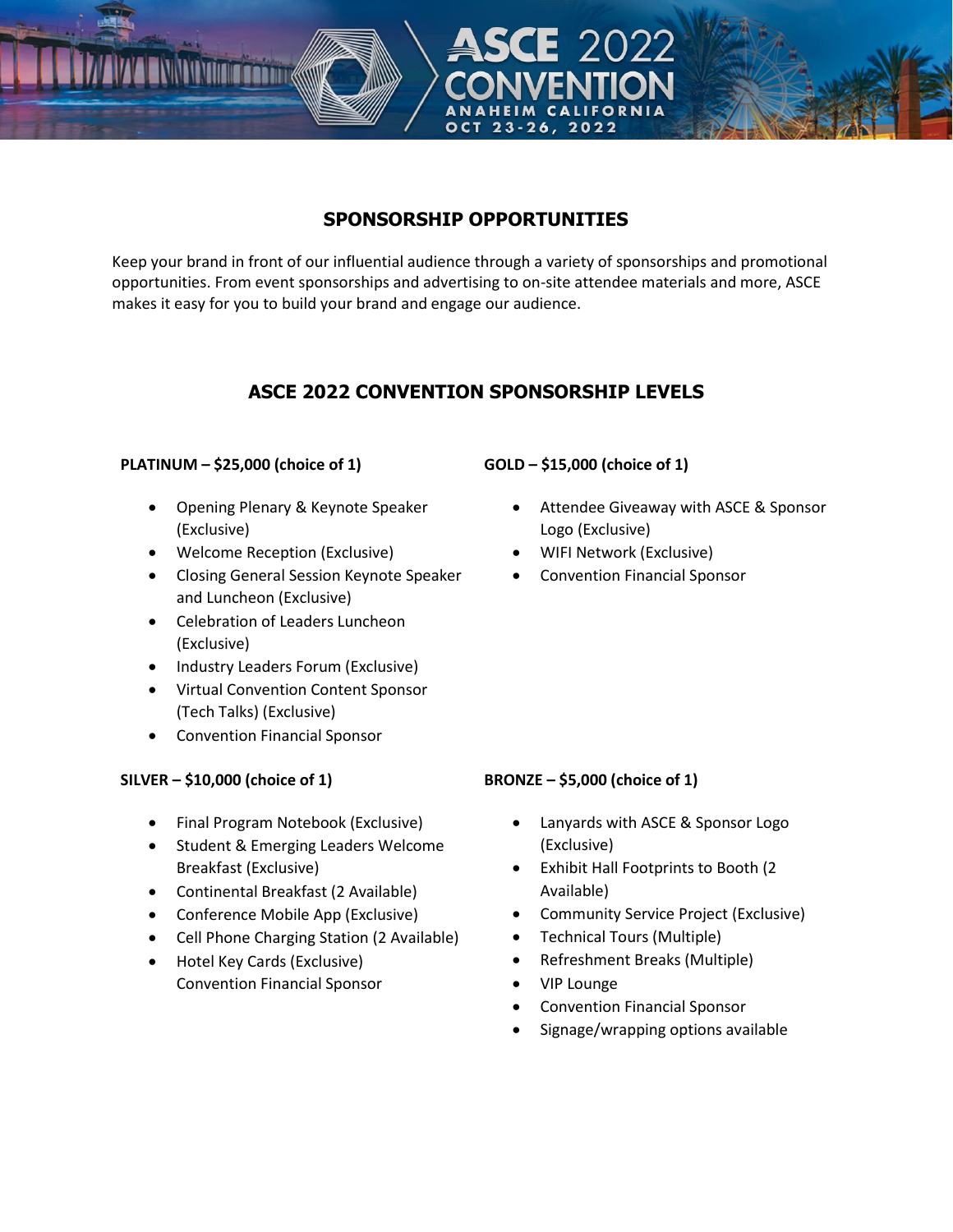## **SPONSORSHIP BENEFITS**

**THE WAY** 

2022

| <b>Sponsor Benefit Chart</b>                       | <b>Platinum</b>      | Gold      | <b>Silver</b>  | <b>Bronze</b> |
|----------------------------------------------------|----------------------|-----------|----------------|---------------|
|                                                    | \$25,000             | \$15,000  | \$10,000       | \$5,000       |
| <b>Full Convention Registrations</b>               | 4                    | 3         | 2              |               |
| <b>Additional Tickets to Sponsored event</b>       | 5                    | 3         | $\overline{2}$ |               |
| <b>Exhibit Booth</b>                               | 1                    |           |                |               |
| <b>Lectern Recognition at Plenary</b>              | $\sqrt{}$            |           |                |               |
| Logo on Convention Home Page                       | $\sqrt{ }$           | √         |                |               |
| One Page Flyer at Sponsored Event                  | $\sqrt{}$            | $\sqrt{}$ | $\checkmark$   | $\sqrt{ }$    |
| Attendee List Pre and Post Conference (No E-mail)  | $\sqrt{\ }$ w/emails | √         | $\checkmark$   | √             |
| <b>Recognition in Convention Marketing E-mails</b> | Logo                 | Logo      | Logo           | Name          |
| <b>Entrance Slide Show Recognition</b>             | Logo                 | Logo      | Logo           | Name          |
| <b>Recognition on Conference Sponsor Page</b>      | Logo                 | Logo      | Logo           | Logo          |
| <b>Event Signage Recognition</b>                   | Logo                 | Logo      | Logo           | Logo          |
| <b>Recognition in Mobile App</b>                   | Logo                 | Logo      | Logo           | Logo          |

## **COMBINED OPPORTUNITIES**

*ASCE PLATINUM PLUS - \$40,000* Platinum Level sponsorship for all 3 events

*ASCE GOLD PLUS - \$30,000*

*\_\_\_\_\_\_\_\_\_\_\_\_\_\_\_\_\_\_\_\_\_\_\_\_\_\_\_\_\_\_*

Gold Level sponsorship for all 3 events *\_\_\_\_\_\_\_\_\_\_\_\_\_\_\_\_\_\_\_\_\_\_\_\_\_\_\_\_\_\_*

*ASCE SILVER PLUS - \$20,000*

Silver Level sponsorship for all 3 events *\_\_\_\_\_\_\_\_\_\_\_\_\_\_\_\_\_\_\_\_\_\_\_\_\_\_\_\_\_\_*

Ask about custom packages.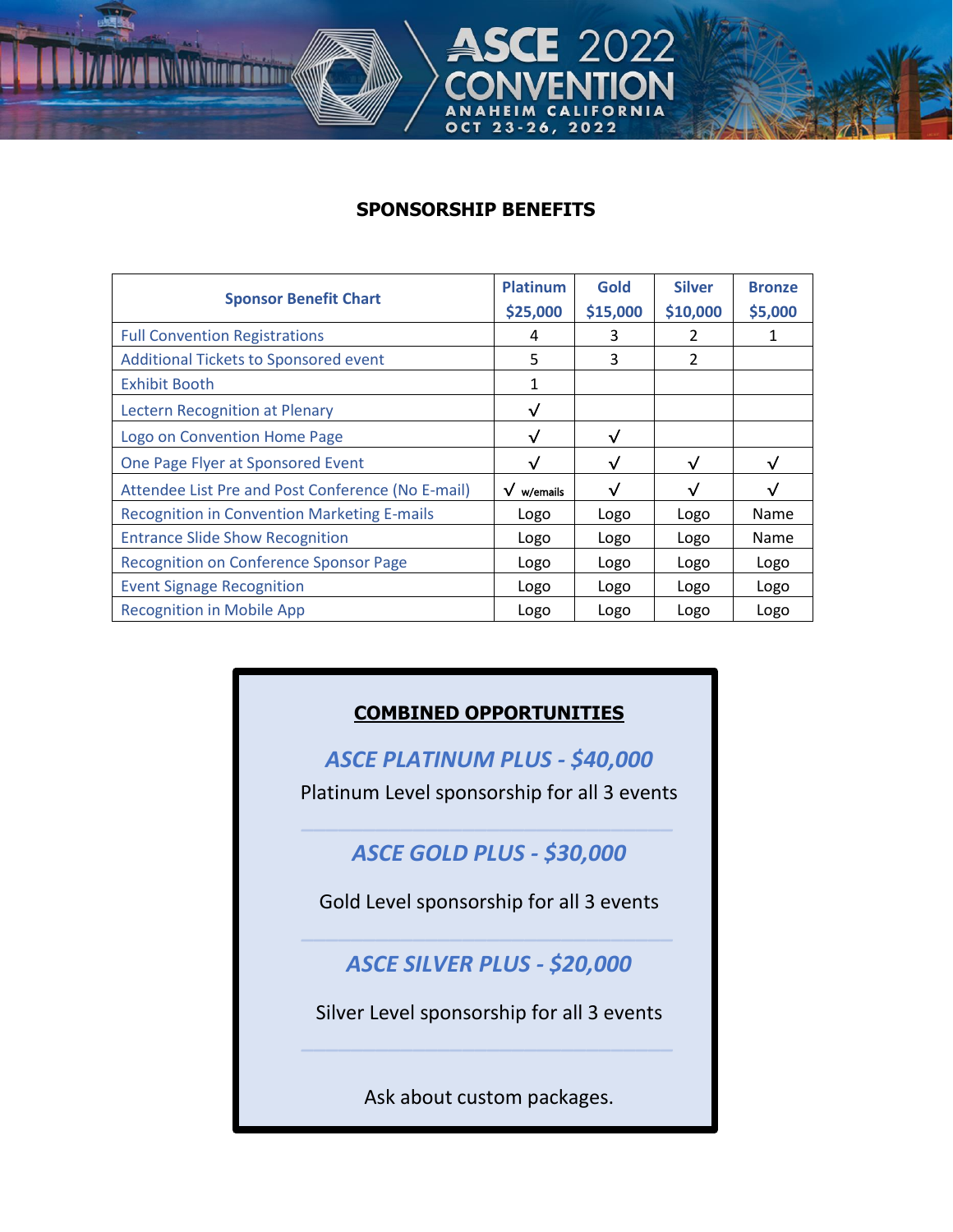## **Outstanding Projects and Leaders Awards Gala, featuring the OCEA Awards**

## **Tuesday, October 25, 2022 | [www.asce.org/opal](http://www.asce.org/opal)**

## **SPONSORSHIP LEVELS AND RECOGNITION**

### **Platinum – \$15,000**

- Two (2) tables of eight (8) for the OPAL Awards Dinner
- Recognition during gala by ASCE President

**THE WITH** 

- One (1) Full Page ad in *Civil Engineering* magazine
- Special Recognition at Cocktail Reception
- Recognition at event via various signage throughout venue
- Recognition in marketing materials
- Name/Logo on OPAL web page of ASCE Web site
- Link to Organization home page from OPAL Web page
- Two (2) Convention registrations

### **Gold – \$10,000**

- Two (2) tables of eight (8) for the OPAL Awards Dinner
- Half page ad in *Civil Engineering* magazine
- Recognition at event via signage throughout venue
- Recognition in marketing materials
- Name/Logo on OPAL web page of ASCE Web site
- Link to Organization home page from OPAL Web page
- Two (2) Convention registrations

### **Silver – \$5,000**

- One (1) table of eight (8) for the OPAL Awards Dinner
- Recognition at event via signage throughout venue
- Name/Logo on OPAL sponsor page of ASCE Web site
- One (1) Convention registration

### **Bronze – \$2,500**

- Four (4) tickets for the OPAL Awards Dinner
- Recognition at event via signage throughout venue
- Name on OPAL sponsor page of ASCE Web site